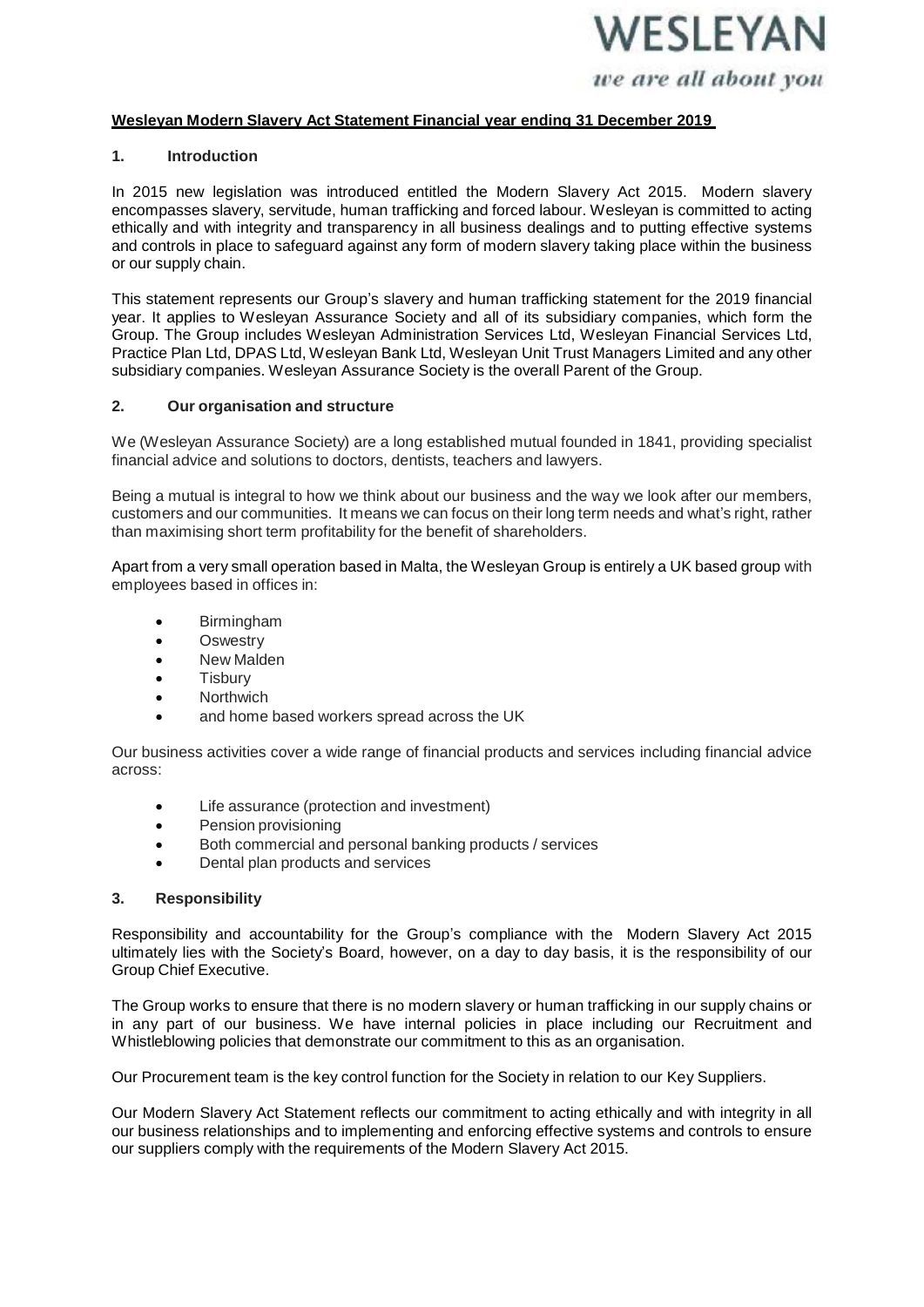# **4. Risk**

Overall risk for the Group related to Modern Slavery Act compliance is deemed to be low, for the following reasons:

- The Group is UK based and operates in the field of financial services;
- Our supply chain is limited to goods and services which are required to support an organisation of this nature (e.g. support services and computer hardware / software);
- Use of non-UK based suppliers is extremely limited;
- The Society's expenditure with third parties is c.£50m per annum. 80% of this expenditure is with c.50 firms identified as either high value or high criticality to Wesleyan, who are subject to a due diligence assessment that includes modern slavery compliance.

## **5. Supplier Due Diligence**

- We have zero tolerance to slavery and human trafficking. We expect all suppliers to comply with our values. To demonstrate this commitment all suppliers are asked to confirm their compliance with the requirements of the Modern Slavery Act 2015 before we commence working with them
- We endeavor to establish and build long standing relationships with our local suppliers and clearly state our expectations of business behavior
- In the rare instances where non-UK based suppliers are used, our point of contact is preferably with a UK company or branch and we expect these entities to have suitable antislavery and human trafficking policies and processes
- We expect each supplier to adopt at least 'one-up' due diligence on the next link in the chain. It is not practical for us (and every other participant in the chain) to have a direct relationship with all members of the supply chain or have systems in place to encourage the reporting of concerns and the protection of whistle blowers

## **6. Progress since our last statement**

Since our last statement we continue to make progress in line with our planned actions:

- We continue to undertake modern slavery checks as part of our supplier health check process. This is done either every six or twelve months.
- These checks also form part of our standard RFP process.

# **7. Ongoing actions and future plans**

We intend to further develop our supplier management framework and incorporate additional commitment to this by development of a new 'supplier charter' during the course of 2020.

## **8. Find out about our approach**

In accordance with the requirements of the Act, this statement can be found on our Society website and will be reviewed annually.